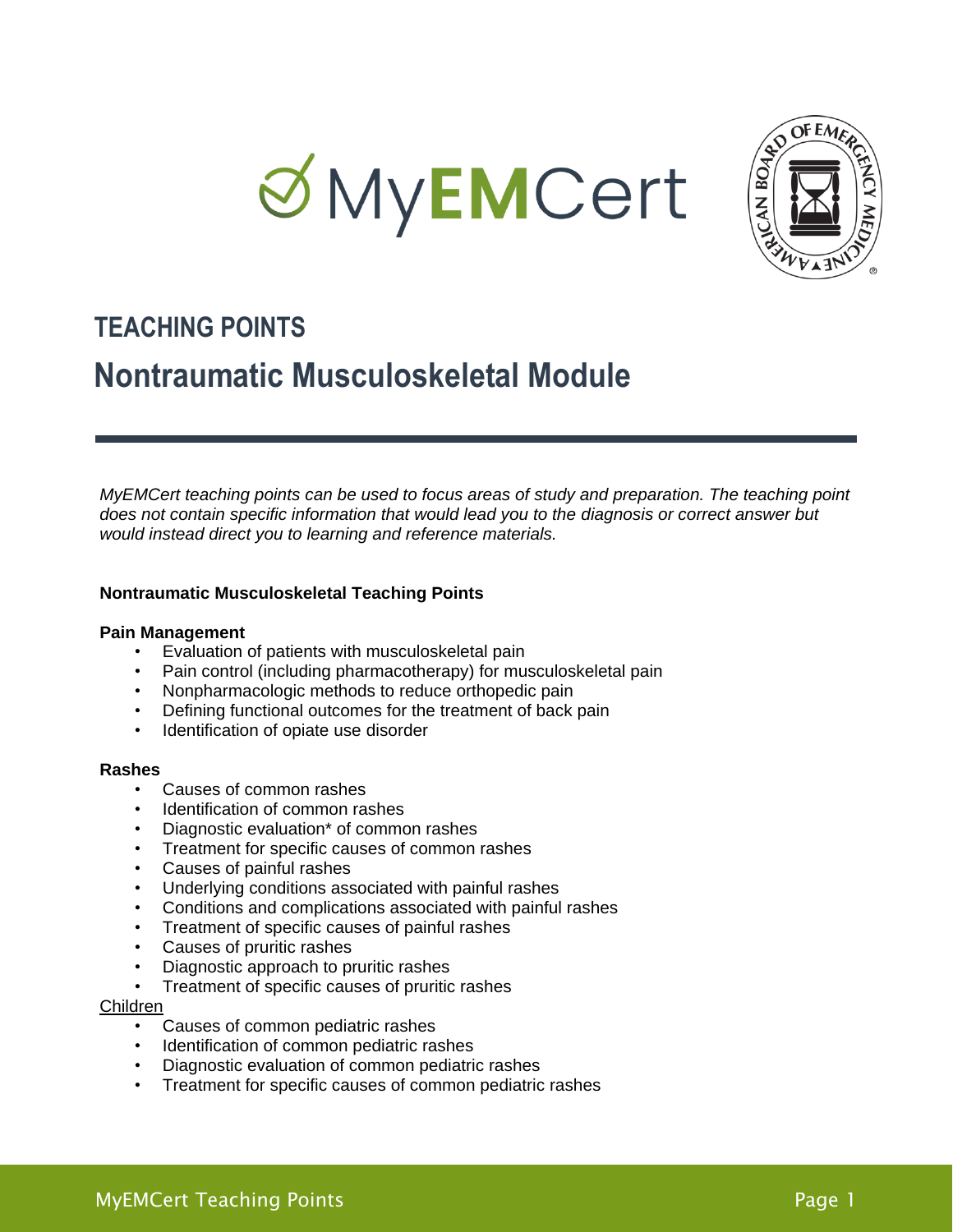# **Joints and Arthropathies**

- Causes of monoarticular joint swelling
- Diagnostic evaluation of a swollen joint
- Treatment of specific causes of a swollen joint
- Causes of polyarticular arthralgia
- Diagnostic evaluation of polyarticular arthralgia
- Treatment of specific causes of polyarticular arthralgia
- Causes of migratory arthralgia
- Diagnostic approach to migratory arthralgia
- Treatment of specific causes of migratory arthralgia
- Causes of rash-associated arthralgia
- Diagnostic evaluation of rash-associated arthralgia
- Treatment of specific causes of rash-associated arthralgia
- Causes of hemarthrosis
- Diagnostic approach to hemarthrosis
- Treatment of specific causes of hemarthrosis
- Causes of monoarticular arthralgia in the young adult
- Diagnostic approach to monoarticular arthralgia in the young adult
- Treatment of specific causes of monoarticular arthralgia in the young adult
- Indications for performing an arthrocentesis
- Technique for performing an arthrocentesis
- Ordering analyses on synovial fluid

# Children

- Causes of monoarticular joint swelling in a child
- Diagnostic evaluation of a swollen joint in a child
- Treatment of specific causes of a swollen joint in a child
- Causes of monoarticular arthralgia in a child
- Diagnostic approach to monoarticular pediatric arthralgia
- Treatment of specific causes of monoarticular pediatric arthralgia
- Causes of polyarticular arthralgia in a child
- Diagnostic approach to polyarticular pediatric arthralgia
- Treatment of specific causes of polyarticular pediatric arthralgia
- Distinguishing low-acuity from high-acuity causes of pediatric arthralgia

# **Shoulder**

- Causes of shoulder pain
- Diagnostic approach to shoulder pain
- Treatment for specific causes of shoulder pain
- Common shoulder injuries
- Diagnostic approach to common shoulder injuries
- Treatment of common shoulder injuries

# **Elbow**

- Causes of elbow pain
- Diagnostic approach to elbow pain
- Treatment for specific causes of elbow pain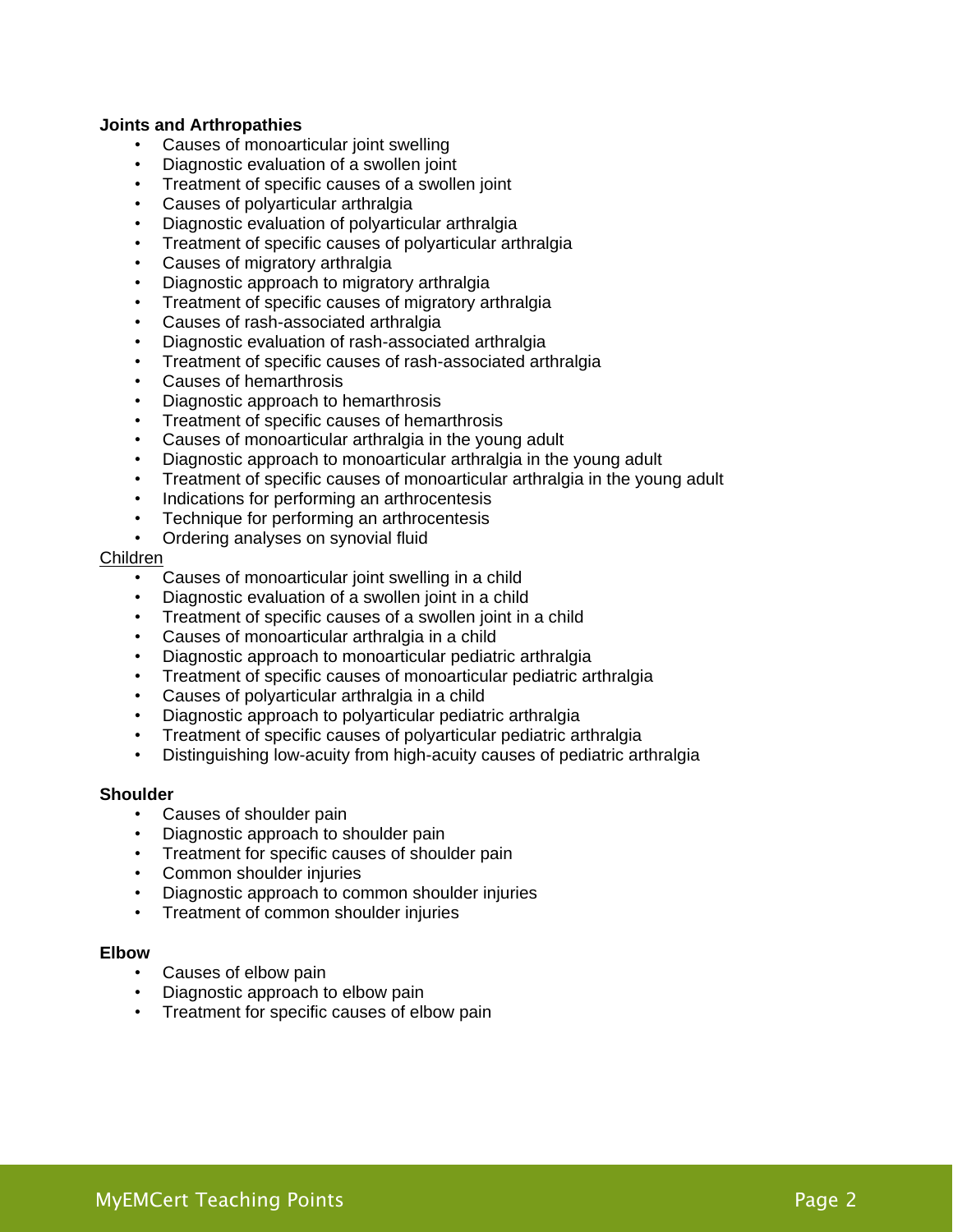# **Hand**

- Causes of hand tendonitis
- Diagnostic evaluation of hand tendonitis
- Treatment for specific causes of hand tendonitis
- Diagnostic evaluation of hand trauma and wounds
- Complications from hand trauma and wounds
- Treatment of specific hand trauma and wounds
- Causes of finger and hand infections
- Types of finger and hand infections
- Diagnostic approach to finger and hand infections
- Treatment of specific causes of finger and hand infections

# **Lower Extremity**

- Causes of hip pain
- Diagnostic evaluation of hip pain
- Treatment of specific causes of hip pain
- Causes of lower extremity tendonitis
- Diagnostic evaluation of lower extremity tendonitis
- Treatment of specific causes of lower extremity tendonitis

# **Limping Child**

# Children

- Causes of limping in a child
- Diagnostic approach to the limping child
- Distinguishing low-acuity from high-acuity causes of pediatric limping
- Treatment of specific causes of childhood limping

# **Spine (General)**

- Causes of spinal cord compression
- Diagnostic evaluation for suspected spinal column compression
- Treatment for specific causes of spinal cord compression

# **Cervical Spine and Anterior Neck**

- Causes of cervical pain
- Diagnostic evaluation of cervical pain, including imaging
- Distinguishing low-acuity from high-acuity causes of cervical pain
- Treatment of specific causes of cervical pain
- Diagnostic evaluation of blunt cervical trauma, including imaging
- Treatment of specific conditions resulting from blunt cervical trauma
- Causes of cervical lymphadenopathy
- Diagnostic approach to cervical lymphadenopathy
- Treatment of specific causes of cervical lymphadenopathy
- Causes of an anterior neck mass
- Diagnostic evaluation of an anterior neck mass
- Treatment of specific causes of an anterior neck mass
- Causes of submandibular swelling
- Diagnostic approach to submandibular swelling
- Treatment of specific causes of submandibular swelling
- Assessing the difficult airway
- Procedural approach to the difficult airway